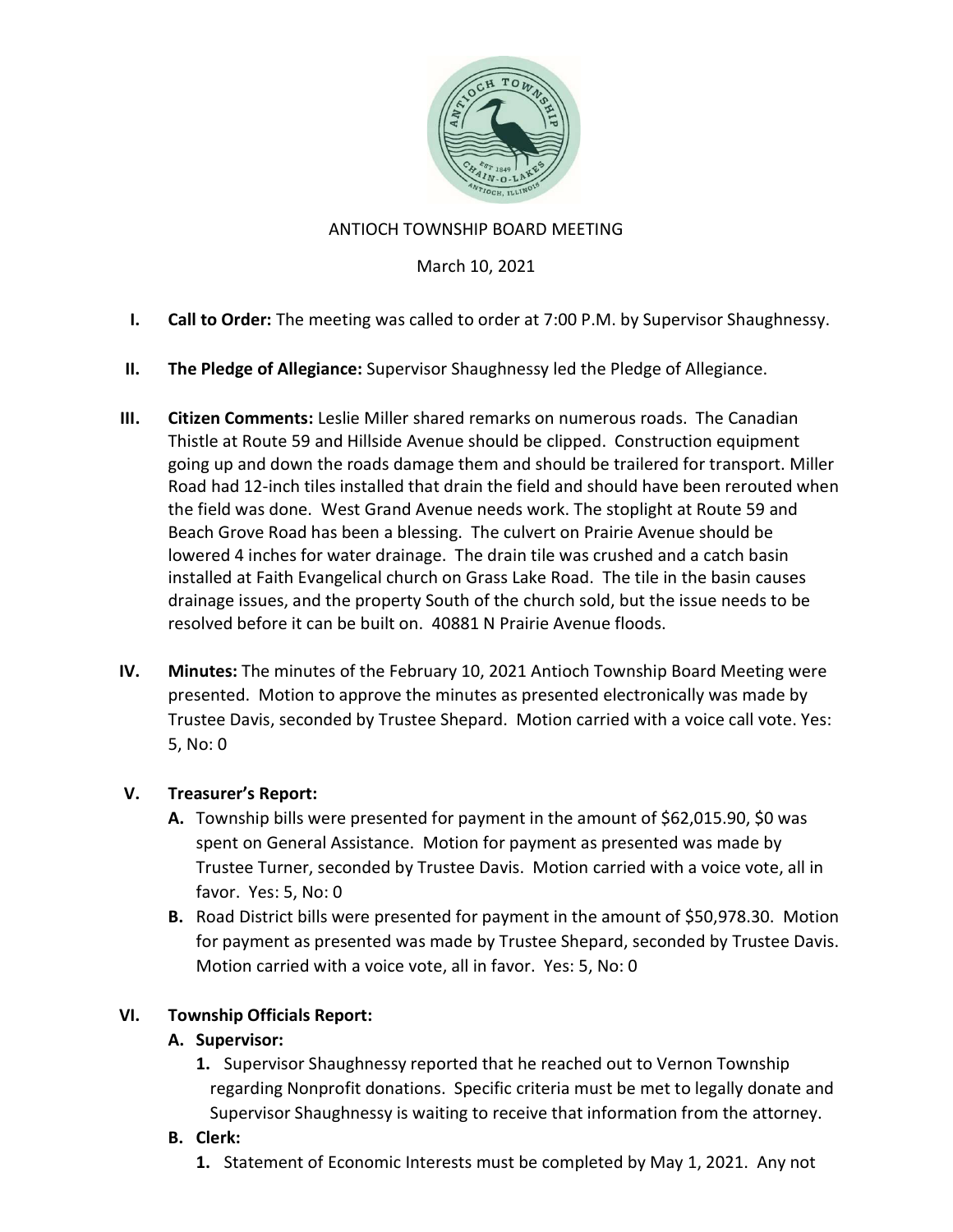completed electronically by March 11, 2021 will default to paper submission.

- 2. Budget hearings will be on Wednesday, April 14, 2021 at the Township office. The Township hearing will be at 6:30 P.M. and Road District at 6:45 P.M. Budgets and Appropriation Ordinances must be on display by March 15, 2021.
- 3. Early Voting at Antioch Township is March 22, 2021 through April 3, 2021. Hours are Monday through Friday, 9 A.M. to 5:00 P.M., Saturday 9 A.M. to 2:00 P.M., Sunday closed.

## C. Assessor:

Chief Deputy Assessor Perry reported that 2,387 Senior exemption postcards were sent remind Seniors to review their exemptions and renew the Senior freeze.

## D. Highway Commissioner:

Potholes are being filled and drainage examined due to rapid snow melt. Supervisor Shaughnessy commended Highway Commissioner Ring for a great job, and shared that he received positive snow removal feedback from three residents.

## E. Trustee Reports:

## 1. Senior Committee, Trustee Davis:

a. The Township is a Healthcare Ambassador for Covid-19 vaccines. When the Lake County Fairgrounds opens up vaccination eligibility, the Township will provide transportation to the fairground. The Township is working with the health department to get a mobile unit at the Township office.

# 2. Grant Committee, Trustee Turner:

- a. Trustee Turner contacted 18 Townships to determine how they handle grant contracts and only one other responded that they use a contractor. Todd Kupsak was apologetic for the lack of grants last year. He will not charge the Township until a grant is received.
- b. The ComEd Green Grant for \$10,000 for trails at Osmond Park is due March 26, 2021. The Township scored high on it and recommendations are needed for the grant submission. The Garden Club and Audubon will be contacted.
- c. Another grant opportunity for the bike path for Depot Street up to North Avenue down to Route 173 won't come out until later in the year.

# 3. Transportation Committee, Trustee Grant:

- a. The Township's Ride Lake County West agreement has been renewed and the County approved the paratransit agreement.
- b. Supervisor Shaughnessy reported that the Township is working with other Townships for transportation to vaccination locations for those that need it. There are currently 125 seniors on the Township vaccination list that appointments are being coordinated for.

# 4. Parks Committee, Trustee Shepard:

- a. The Ice rink at Osmond Park had a month of use this year due to weather constraints. The rink will need to be leveled out next year and holes repaired in the liner. The security cameras worked well.
- b. There is an interpretive trail meeting twice a month. Ordering of plants is